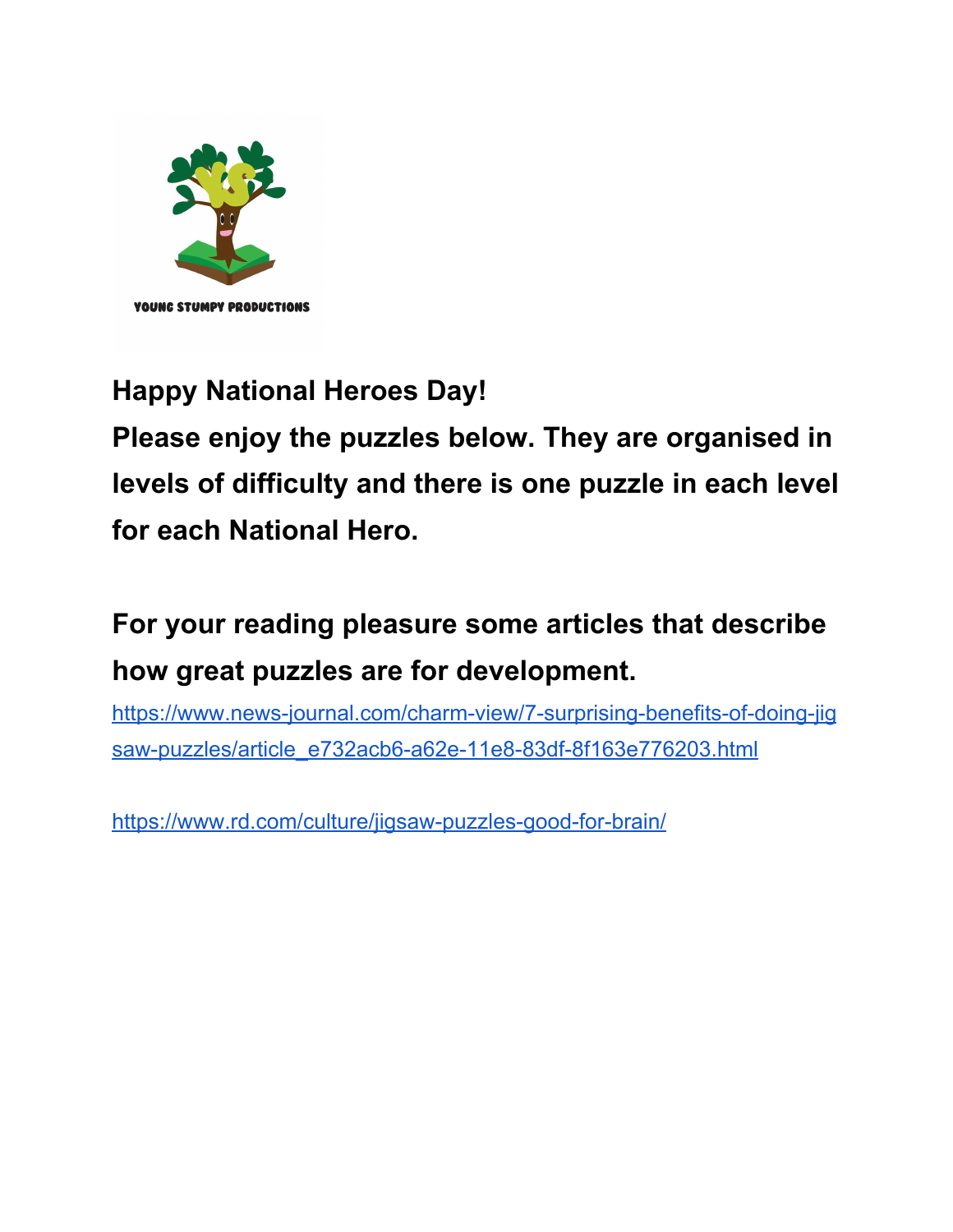### **For additional resources check out the links below.**

#### **Young Stumpy Productions**

Young Stumpy Productions is a children's edutainment company. Seeking to provide quality educational entertainment through various media. Like us on facebook for tons of resources.

<https://www.facebook.com/youngstumpyproductions/?ref=bookmarks>

#### **Check out our 1st concept story, Number School**

[https://www.amazon.com/Number-School-Mathcepts-Island-1/dp/97695938](https://www.amazon.com/Number-School-Mathcepts-Island-1/dp/976959380X/ref=sr_1_1?dchild=1&keywords=number+school+miranda+fergus&qid=1588094635&sr=8-1) 0X/ref=sr\_1\_1?dchild=1&keywords=number+school+miranda+fergus&gid= [1588094635&sr=8-1](https://www.amazon.com/Number-School-Mathcepts-Island-1/dp/976959380X/ref=sr_1_1?dchild=1&keywords=number+school+miranda+fergus&qid=1588094635&sr=8-1)

### **Creating Teaching Aids/Manipulatives On A Budget**

This page is dedicated to the sharing of effective cheap ideas in making teaching aids/manipulatives that teachers and parents can share. <https://www.facebook.com/creatingteachingaidsonabudget/?ref=bookmarks>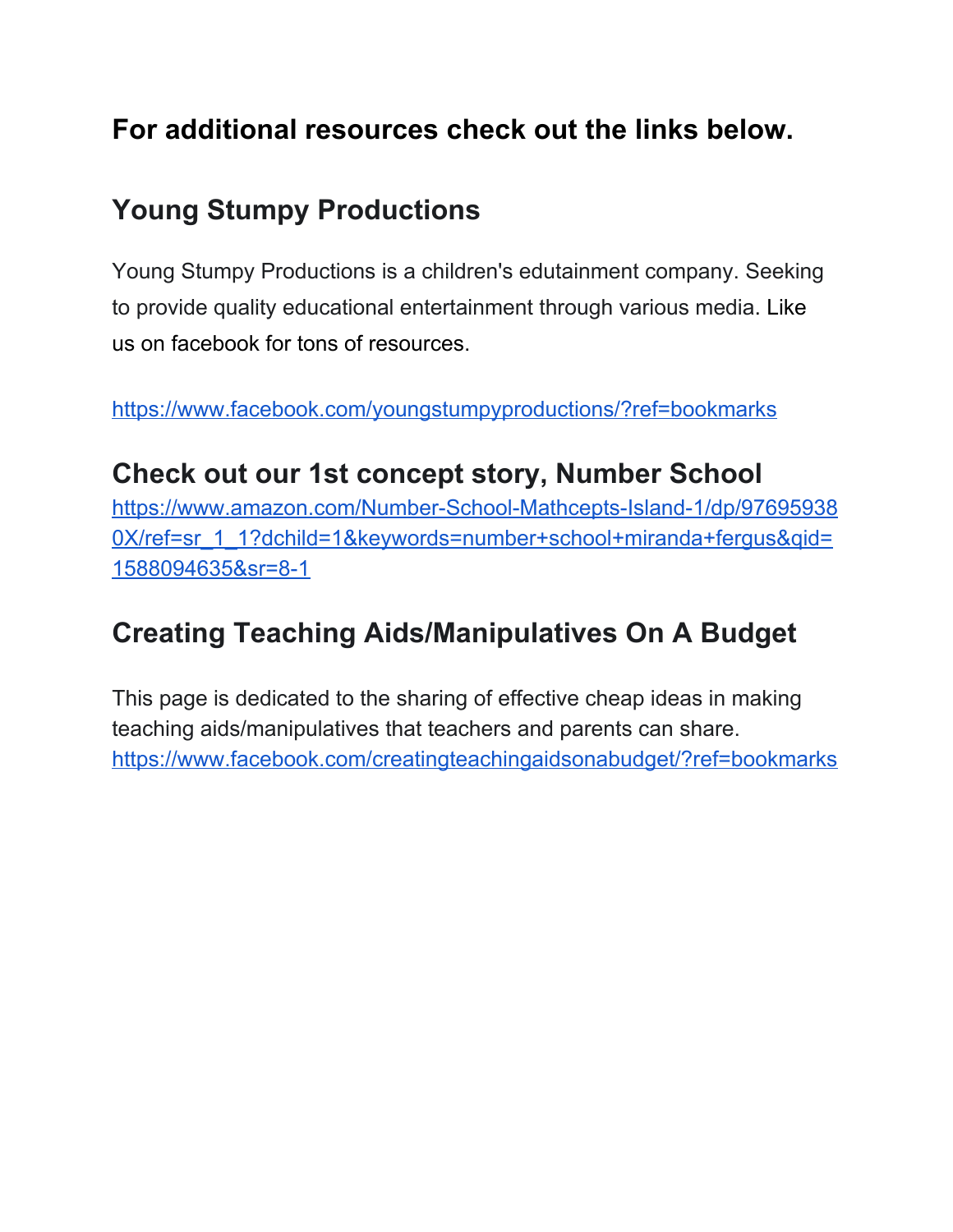# **12 piece puzzle links**

[https://im-a-puzzle.com/12\\_piece\\_the\\_right\\_excellent\\_sir\\_garfield\\_sobers\\_8lK7A9NI.pu](https://im-a-puzzle.com/12_piece_the_right_excellent_sir_garfield_sobers_8lK7A9NI.puzzle) [zzle](https://im-a-puzzle.com/12_piece_the_right_excellent_sir_garfield_sobers_8lK7A9NI.puzzle)

[https://im-a-puzzle.com/12\\_piece\\_the\\_right\\_excellent\\_errol\\_walton\\_barrow\\_4NPOGOX](https://im-a-puzzle.com/12_piece_the_right_excellent_errol_walton_barrow_4NPOGOXb.puzzle) [b.puzzle](https://im-a-puzzle.com/12_piece_the_right_excellent_errol_walton_barrow_4NPOGOXb.puzzle)

[https://im-a-puzzle.com/12\\_piece\\_the\\_right\\_excellent\\_sarah\\_ann\\_gill\\_64HRe19C.puzzl](https://im-a-puzzle.com/12_piece_the_right_excellent_sarah_ann_gill_64HRe19C.puzzle) [e](https://im-a-puzzle.com/12_piece_the_right_excellent_sarah_ann_gill_64HRe19C.puzzle)

[https://im-a-puzzle.com/12\\_piece\\_the\\_right\\_excellent\\_sir\\_grantley\\_adams\\_6B1CCjkG.](https://im-a-puzzle.com/12_piece_the_right_excellent_sir_grantley_adams_6B1CCjkG.puzzle) [puzzle](https://im-a-puzzle.com/12_piece_the_right_excellent_sir_grantley_adams_6B1CCjkG.puzzle)

[https://im-a-puzzle.com/12\\_piece\\_the\\_right\\_excellent\\_clement\\_payne\\_8CcfHSvI.puzzle](https://im-a-puzzle.com/12_piece_the_right_excellent_clement_payne_8CcfHSvI.puzzle)

[https://im-a-puzzle.com/12\\_piece\\_the\\_right\\_excellent\\_bussa\\_65OWJmht.puzzle](https://im-a-puzzle.com/12_piece_the_right_excellent_bussa_65OWJmht.puzzle)

[https://im-a-puzzle.com/12\\_piece\\_the\\_right\\_excellent\\_sir\\_hugh\\_springer\\_4LrMwUtr.puz](https://im-a-puzzle.com/12_piece_the_right_excellent_sir_hugh_springer_4LrMwUtr.puzzle) [zle](https://im-a-puzzle.com/12_piece_the_right_excellent_sir_hugh_springer_4LrMwUtr.puzzle)

[https://im-a-puzzle.com/12\\_piece\\_sir\\_frank\\_walcott\\_7cRFHlqd.puzzle](https://im-a-puzzle.com/12_piece_sir_frank_walcott_7cRFHlqd.puzzle)

https://im-a-puzzle.com/12 piece the right excellent charles duncan o neale 6u6i89 [XZ.puzzle](https://im-a-puzzle.com/12_piece_the_right_excellent_charles_duncan_o_neale_6u6i89XZ.puzzle) [https://im-a-puzzle.com/12\\_piece\\_the\\_right\\_excellent\\_samuel\\_jackman\\_prescod\\_8QU](https://im-a-puzzle.com/12_piece_the_right_excellent_samuel_jackman_prescod_8QUBSwMM.puzzle)

[BSwMM.puzzle](https://im-a-puzzle.com/12_piece_the_right_excellent_samuel_jackman_prescod_8QUBSwMM.puzzle)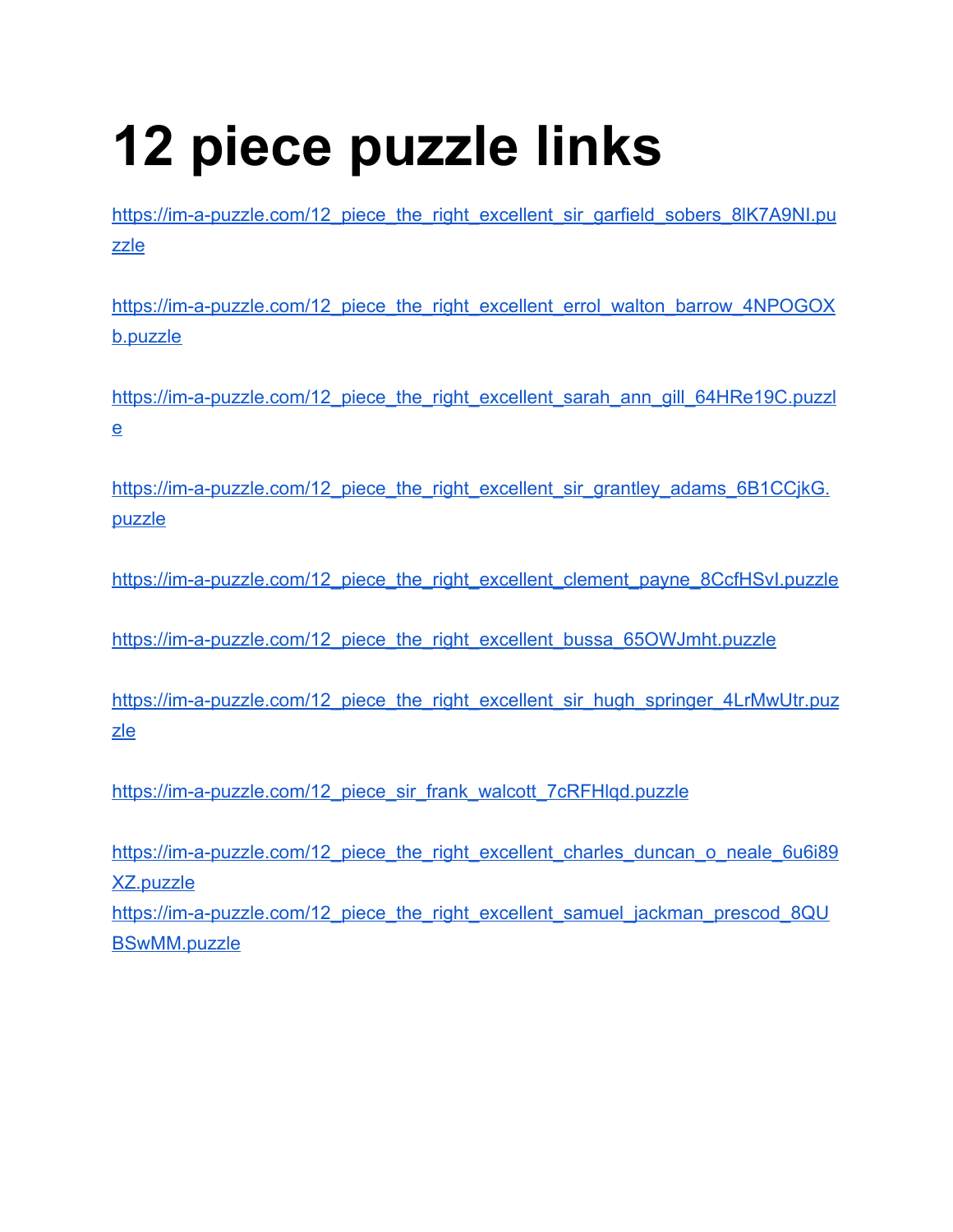## **30+ piece puzzle links**

[https://im-a-puzzle.com/30\\_piece\\_the\\_right\\_excellent\\_sir\\_garfield\\_sobers\\_8lK7A91M.p](https://im-a-puzzle.com/30_piece_the_right_excellent_sir_garfield_sobers_8lK7A91M.puzzle) [uzzle](https://im-a-puzzle.com/30_piece_the_right_excellent_sir_garfield_sobers_8lK7A91M.puzzle)

[https://im-a-puzzle.com/30\\_piece\\_the\\_right\\_excellent\\_errol\\_walton\\_barrow\\_4NPOGO9](https://im-a-puzzle.com/30_piece_the_right_excellent_errol_walton_barrow_4NPOGO9U.puzzle) [U.puzzle](https://im-a-puzzle.com/30_piece_the_right_excellent_errol_walton_barrow_4NPOGO9U.puzzle)

[https://im-a-puzzle.com/30\\_piece\\_the\\_right\\_excellent\\_sarah\\_ann\\_gill\\_64HRe1Hh.puzzl](https://im-a-puzzle.com/30_piece_the_right_excellent_sarah_ann_gill_64HRe1Hh.puzzle) [e](https://im-a-puzzle.com/30_piece_the_right_excellent_sarah_ann_gill_64HRe1Hh.puzzle)

[https://im-a-puzzle.com/40\\_piece\\_the\\_right\\_excellent\\_sir\\_grantley\\_adams\\_6B1CCjH5.](https://im-a-puzzle.com/40_piece_the_right_excellent_sir_grantley_adams_6B1CCjH5.puzzle) [puzzle](https://im-a-puzzle.com/40_piece_the_right_excellent_sir_grantley_adams_6B1CCjH5.puzzle)

[https://im-a-puzzle.com/30\\_piece\\_the\\_right\\_excellent\\_clement\\_payne\\_8CcfHSjH.puzzl](https://im-a-puzzle.com/30_piece_the_right_excellent_clement_payne_8CcfHSjH.puzzle) [e](https://im-a-puzzle.com/30_piece_the_right_excellent_clement_payne_8CcfHSjH.puzzle)

[https://im-a-puzzle.com/30\\_piece\\_the\\_right\\_excellen\\_bussa\\_65OWJmaE.puzzle](https://im-a-puzzle.com/30_piece_the_right_excellen_bussa_65OWJmaE.puzzle)

[https://im-a-puzzle.com/30\\_piece\\_the\\_right\\_excellent\\_sir\\_hugh\\_springer\\_8HdQ351D.p](https://im-a-puzzle.com/30_piece_the_right_excellent_sir_hugh_springer_8HdQ351D.puzzle) [uzzle](https://im-a-puzzle.com/30_piece_the_right_excellent_sir_hugh_springer_8HdQ351D.puzzle)

[https://im-a-puzzle.com/30\\_piece\\_the\\_right\\_excellent\\_sir\\_frank\\_walcott\\_7cRFHlar.puzz](https://im-a-puzzle.com/30_piece_the_right_excellent_sir_frank_walcott_7cRFHlar.puzzle) [le](https://im-a-puzzle.com/30_piece_the_right_excellent_sir_frank_walcott_7cRFHlar.puzzle)

[https://im-a-puzzle.com/40\\_piece\\_the\\_right\\_excellent\\_charles\\_duncan\\_o\\_neale\\_6u6i89](https://im-a-puzzle.com/40_piece_the_right_excellent_charles_duncan_o_neale_6u6i89We.puzzle) [We.puzzle](https://im-a-puzzle.com/40_piece_the_right_excellent_charles_duncan_o_neale_6u6i89We.puzzle)

[https://im-a-puzzle.com/40\\_piece\\_the\\_right\\_excellent\\_samuel\\_jackman\\_prescod\\_8QU](https://im-a-puzzle.com/40_piece_the_right_excellent_samuel_jackman_prescod_8QUBSwSq.puzzle) [BSwSq.puzzle](https://im-a-puzzle.com/40_piece_the_right_excellent_samuel_jackman_prescod_8QUBSwSq.puzzle)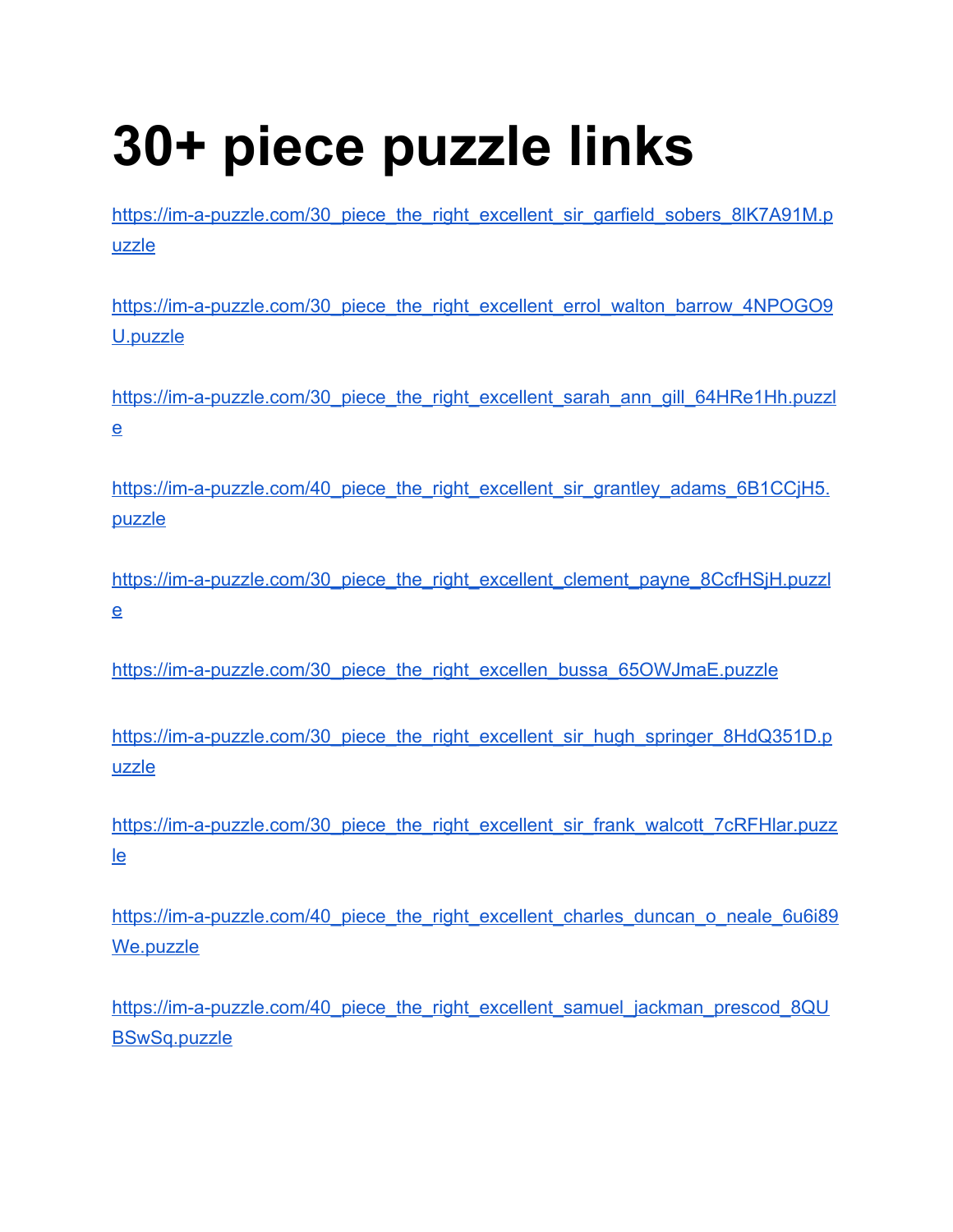# **60+ piece puzzle links**

[https://im-a-puzzle.com/60\\_piece\\_the\\_right\\_excellent\\_sir\\_garfield\\_sobers\\_8lK7A9CK.p](https://im-a-puzzle.com/60_piece_the_right_excellent_sir_garfield_sobers_8lK7A9CK.puzzle) [uzzle](https://im-a-puzzle.com/60_piece_the_right_excellent_sir_garfield_sobers_8lK7A9CK.puzzle)

[https://im-a-puzzle.com/60\\_piece\\_the\\_right\\_excellent\\_errol\\_walton\\_barrow\\_4NPOGO3](https://im-a-puzzle.com/60_piece_the_right_excellent_errol_walton_barrow_4NPOGO3y.puzzle) [y.puzzle](https://im-a-puzzle.com/60_piece_the_right_excellent_errol_walton_barrow_4NPOGO3y.puzzle)

[https://im-a-puzzle.com/60\\_piece\\_the\\_right\\_excellent\\_sarah\\_ann\\_gill\\_64HRe1Hv.puzzl](https://im-a-puzzle.com/60_piece_the_right_excellent_sarah_ann_gill_64HRe1Hv.puzzle) [e](https://im-a-puzzle.com/60_piece_the_right_excellent_sarah_ann_gill_64HRe1Hv.puzzle)

[https://im-a-puzzle.com/70\\_piece\\_the\\_right\\_excellent\\_sir\\_grantley\\_adams\\_6B1CCj0W.](https://im-a-puzzle.com/70_piece_the_right_excellent_sir_grantley_adams_6B1CCj0W.puzzle) [puzzle](https://im-a-puzzle.com/70_piece_the_right_excellent_sir_grantley_adams_6B1CCj0W.puzzle)

[https://im-a-puzzle.com/90\\_piece\\_the\\_right\\_excellent\\_clement\\_payne\\_8CcfHSFU.puzzl](https://im-a-puzzle.com/90_piece_the_right_excellent_clement_payne_8CcfHSFU.puzzle) [e](https://im-a-puzzle.com/90_piece_the_right_excellent_clement_payne_8CcfHSFU.puzzle)

[https://im-a-puzzle.com/60\\_piece\\_the\\_right\\_excellent\\_general\\_bussa\\_65OWJmZM.puz](https://im-a-puzzle.com/60_piece_the_right_excellent_general_bussa_65OWJmZM.puzzle) [zle](https://im-a-puzzle.com/60_piece_the_right_excellent_general_bussa_65OWJmZM.puzzle)

[https://im-a-puzzle.com/70\\_piece\\_the\\_right\\_excellent\\_hugh\\_springer\\_4LrMwUkg.puzzl](https://im-a-puzzle.com/70_piece_the_right_excellent_hugh_springer_4LrMwUkg.puzzle) [e](https://im-a-puzzle.com/70_piece_the_right_excellent_hugh_springer_4LrMwUkg.puzzle)

[https://im-a-puzzle.com/60\\_piece\\_the\\_right\\_excellent\\_sir\\_frank\\_walcott\\_7cRFHlRg.puz](https://im-a-puzzle.com/60_piece_the_right_excellent_sir_frank_walcott_7cRFHlRg.puzzle) [zle](https://im-a-puzzle.com/60_piece_the_right_excellent_sir_frank_walcott_7cRFHlRg.puzzle)

[https://im-a-puzzle.com/80\\_piece\\_the\\_right\\_excellent\\_samuel\\_jackman\\_prescod\\_8QU](https://im-a-puzzle.com/80_piece_the_right_excellent_samuel_jackman_prescod_8QUBSwKE.puzzle) [BSwKE.puzzle](https://im-a-puzzle.com/80_piece_the_right_excellent_samuel_jackman_prescod_8QUBSwKE.puzzle)

[https://im-a-puzzle.com/80\\_piece\\_the\\_right\\_excellent\\_charles\\_duncan\\_o\\_neale\\_6u6i89](https://im-a-puzzle.com/80_piece_the_right_excellent_charles_duncan_o_neale_6u6i89Gh.puzzle) [Gh.puzzle](https://im-a-puzzle.com/80_piece_the_right_excellent_charles_duncan_o_neale_6u6i89Gh.puzzle)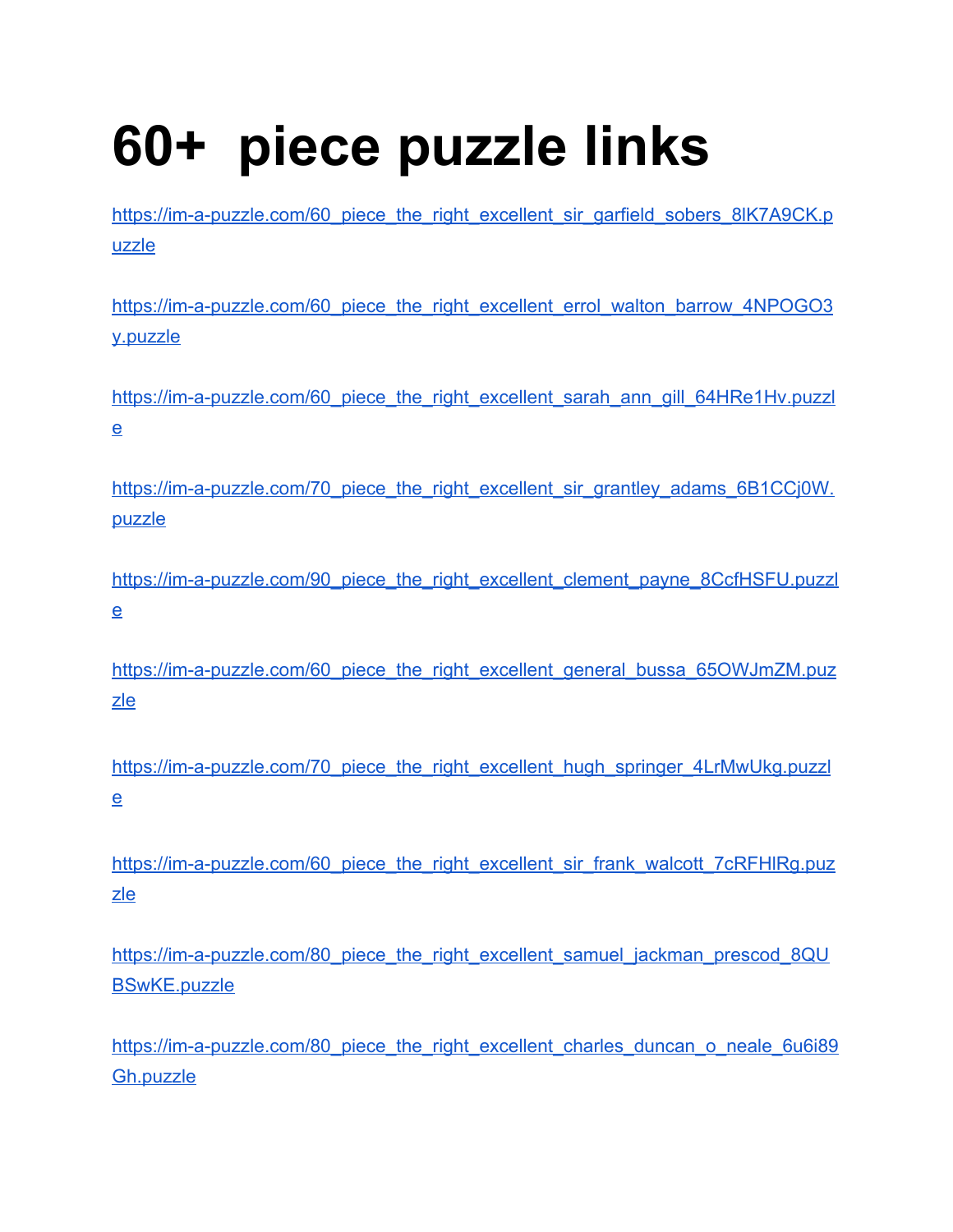### **Bonus puzzles**

[https://im-a-puzzle.com/120\\_pieces\\_the\\_right\\_excellent\\_errol\\_walton\\_barrow\\_4NPOG](https://im-a-puzzle.com/120_pieces_the_right_excellent_errol_walton_barrow_4NPOGO5c.puzzle) [O5c.puzzle](https://im-a-puzzle.com/120_pieces_the_right_excellent_errol_walton_barrow_4NPOGO5c.puzzle)

[https://im-a-puzzle.com/70\\_piece\\_the\\_10\\_national\\_heroes\\_of\\_barbados\\_72QZautM.pu](https://im-a-puzzle.com/70_piece_the_10_national_heroes_of_barbados_72QZautM.puzzle) [zzle](https://im-a-puzzle.com/70_piece_the_10_national_heroes_of_barbados_72QZautM.puzzle)

[https://im-a-puzzle.com/120\\_piece\\_sir\\_grantley\\_adams\\_statue\\_4TQzJCVO.puzzle](https://im-a-puzzle.com/120_piece_sir_grantley_adams_statue_4TQzJCVO.puzzle)

[https://im-a-puzzle.com/30\\_piece\\_the\\_right\\_excellent\\_clement\\_payne\\_6AjG0Exj.puzzle](https://im-a-puzzle.com/30_piece_the_right_excellent_clement_payne_6AjG0Exj.puzzle)

[https://im-a-puzzle.com/50\\_piece\\_the\\_right\\_excellent\\_clement\\_payne\\_8CcfHSdc.puzzl](https://im-a-puzzle.com/50_piece_the_right_excellent_clement_payne_8CcfHSdc.puzzle) [e](https://im-a-puzzle.com/50_piece_the_right_excellent_clement_payne_8CcfHSdc.puzzle)

[https://im-a-puzzle.com/110\\_pieces\\_freedom\\_monument\\_79W6siCz.puzzle](https://im-a-puzzle.com/110_pieces_freedom_monument_79W6siCz.puzzle)

[https://im-a-puzzle.com/180\\_piece\\_the\\_ten\\_dollar\\_bill\\_7YOOLFxN.puzzle](https://im-a-puzzle.com/180_piece_the_ten_dollar_bill_7YOOLFxN.puzzle)